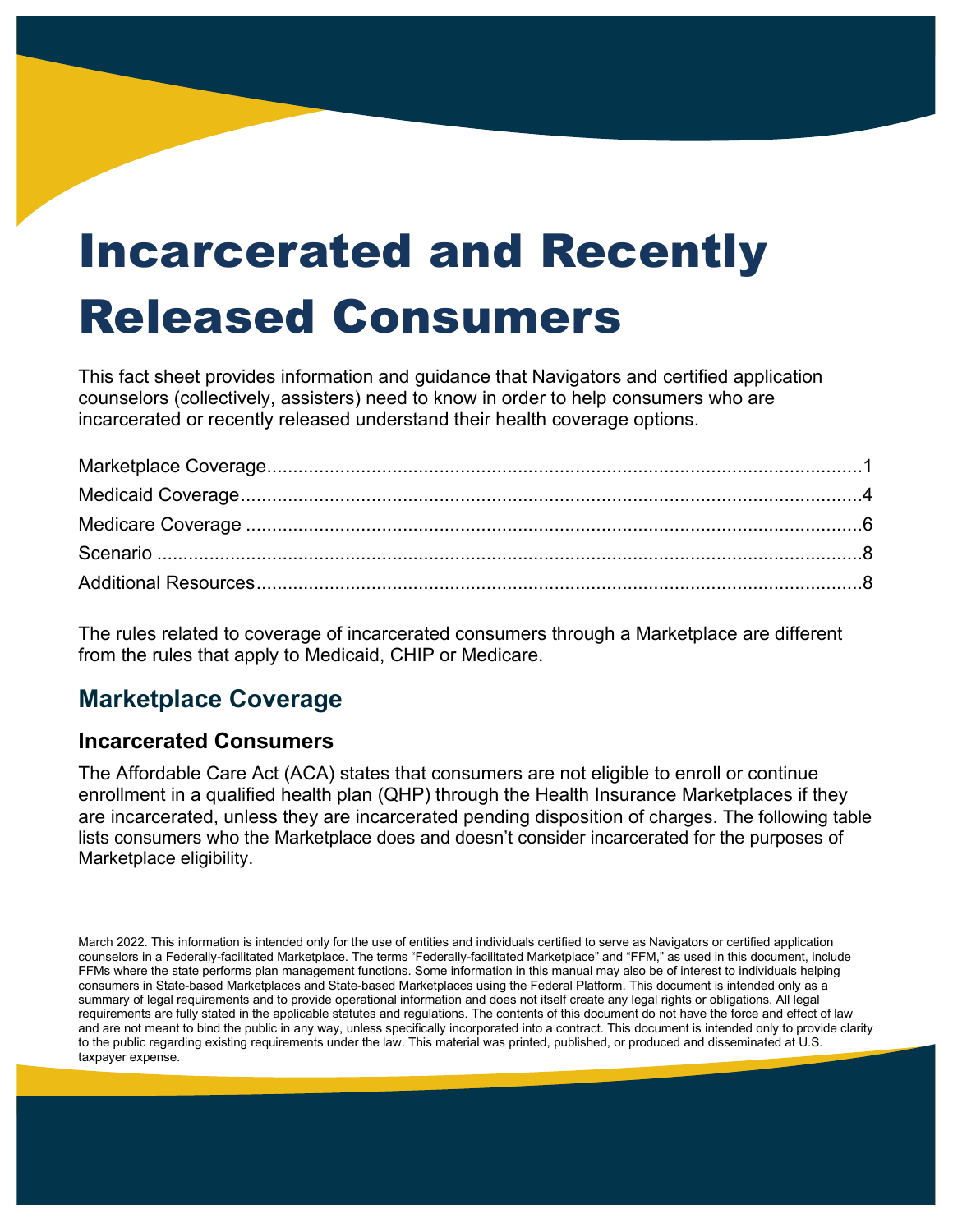| <b>Status</b>                               | <b>Definitions</b>                                                                                                                                                                                                                                                                                                                                                                                                                                                                                                                                                                                                                                                                                                                                                                                                                                                                                                                                                                                                                                                                                                                                                                                                                                                                                                                                                                                                                                                                                                                                                                |
|---------------------------------------------|-----------------------------------------------------------------------------------------------------------------------------------------------------------------------------------------------------------------------------------------------------------------------------------------------------------------------------------------------------------------------------------------------------------------------------------------------------------------------------------------------------------------------------------------------------------------------------------------------------------------------------------------------------------------------------------------------------------------------------------------------------------------------------------------------------------------------------------------------------------------------------------------------------------------------------------------------------------------------------------------------------------------------------------------------------------------------------------------------------------------------------------------------------------------------------------------------------------------------------------------------------------------------------------------------------------------------------------------------------------------------------------------------------------------------------------------------------------------------------------------------------------------------------------------------------------------------------------|
| <b>Incarcerated</b><br><b>Consumers</b>     | • Have been convicted of a crime and are sentenced to confinement in an institution such as a<br>correctional facility or inpatient mental health facility<br>• These consumers have 30 days to report their incarceration status to the Marketplace and<br>terminate their existing Marketplace coverage.                                                                                                                                                                                                                                                                                                                                                                                                                                                                                                                                                                                                                                                                                                                                                                                                                                                                                                                                                                                                                                                                                                                                                                                                                                                                        |
| <b>Consumers NOT</b><br><b>Incarcerated</b> | • Have not been convicted of a crime.<br>• Pending disposition of charges. This means the individual has been charged with a crime but<br>is waiting for the outcome of the charges to be determined. This includes situations in which<br>an individual is arrested but not convicted of a crime and convicted of a crime but awaiting<br>sentencing, whether confined to a correctional institution or released on bail, bond, or other<br>conditional release.<br>• Consumers pending disposition of charges can enroll or continue existing enrollment in a QHP<br>through a Marketplace, if otherwise eligible.<br>• However, if convicted, consumers are no longer eligible for Marketplace coverage if they<br>are incarcerated and should end their existing coverage through a Marketplace.<br>• Have been convicted of a crime and are sentenced to a partial, limited, or alternative form of<br>confinement. This includes consumers who are on probation or parole; living in the community<br>after a sentence has been served; allowed work release; under home confinement; or residing<br>in a halfway house or other type of residential community supervision as a result of a<br>conviction.<br>• These consumers may be eligible to enroll or continue existing enrollment in a QHP<br>through a Marketplace, if otherwise eligible.<br>• If consumers' probation or parole is revoked, they are no longer eligible to enroll in a<br>QHP through a Marketplace, and, if already enrolled, they should end their existing<br>coverage through a Marketplace. |

Marketplace coverage can be terminated by:

- The enrollee by contacting the Marketplace Call Center at 1-800-318-2596 (TTY: 1-855- 889-4325) or by visiting HealthCare.gov.
- The application filer by contacting the Marketplace Call Center or by visiting HealthCare.gov.
- Any adult age 18 or over who is on the application and applied for Marketplace coverage by contacting the Marketplace Call Center.
- An adult age 18 or over listed as a tax filer on the incarcerated consumer's application for Marketplace coverage, even if the tax filer didn't apply for coverage, by contacting the Marketplace Call Center.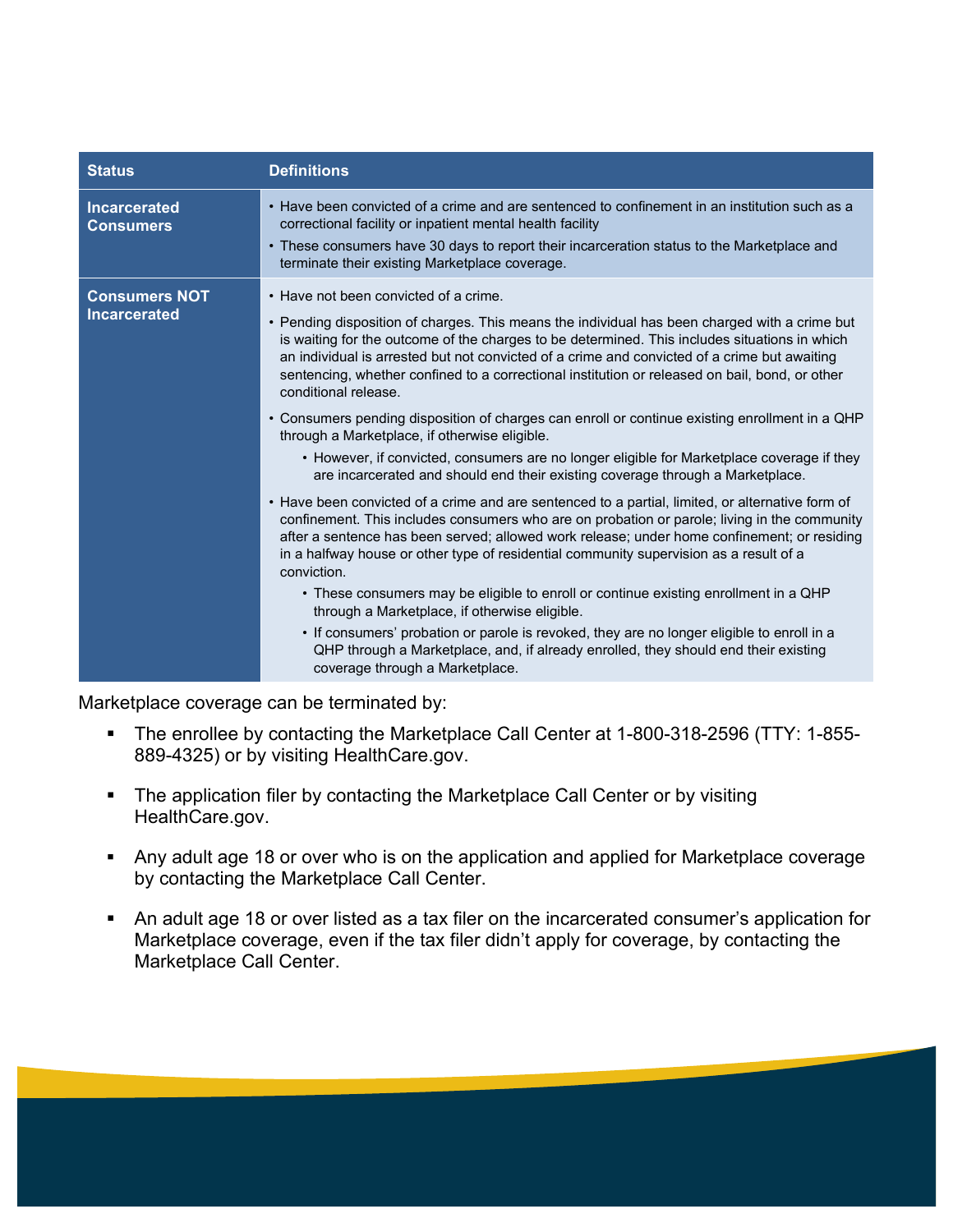An individual authorized on the incarcerated consumer's behalf, if neither the incarcerated consumer nor any adult on the application is able to contact a Marketplace to report a change and end enrollment through the Marketplace, by contacting the Marketplace Call Center.

Additionally, individuals can seek help with the process of reporting a change in eligibility from a Navigator, a certified application counselor (CAC), or an agent or broker registered with a Marketplace. **Visit [Find Local Help](https://localhelp.healthcare.gov/#/) to locate an agent, broker, or assister. Incarcerated consumers may also seek the help of** a correctional facility representative.

The Marketplace does not terminate coverage for incarcerated consumers automatically, so the consumer is responsible for monthly premiums until their Marketplace coverage is terminated. Incarcerated consumers may continue their enrollment in private health insurance coverage outside the Marketplaces through the individual, or non-group, market.

Instructions on reporting a change and ending Marketplace coverage using HealthCare.gov are available at **HealthCare.gov/reporting-changes/cancel-plan**. For more information on helping consumers terminate coverage, refer to [SOP 13 – Update a Marketplace Account.](https://marketplace.cms.gov/technical-assistance-resources/sop-section-13.pdf)

#### **Household Members of an Incarcerated Consumer**

Consumers who have an incarcerated individual in their household must determine whether to include the incarcerated individual on Marketplace applications as a non-applicant.

- Consumers **must** include an incarcerated consumer as a non-applicant if the incarcerated consumer is expected to be included in a household's tax return for the year a member of the the household is applying for coverage. The rest of the family can continue to enroll in coverage through the Marketplace, if eligible.
- Consumers **must not** include an incarcerated consumer as a non-applicant if the incarcerated consumer is not expected to be included in a household's tax return for the year a member of the household is applying for coverage through the Marketplace.

#### **After Release from Incarceration**

After incarcerated consumers are released, they or their household should report a change in incarceration status as well as any income or other changes, as soon as possible, within 30 days.

 When consumers apply for health coverage after being released from incarceration, they may qualify for lower costs on monthly premiums and out-of-pocket costs, if otherwise eligible. This will depend in part on their household size and income during the year they're seeking coverage.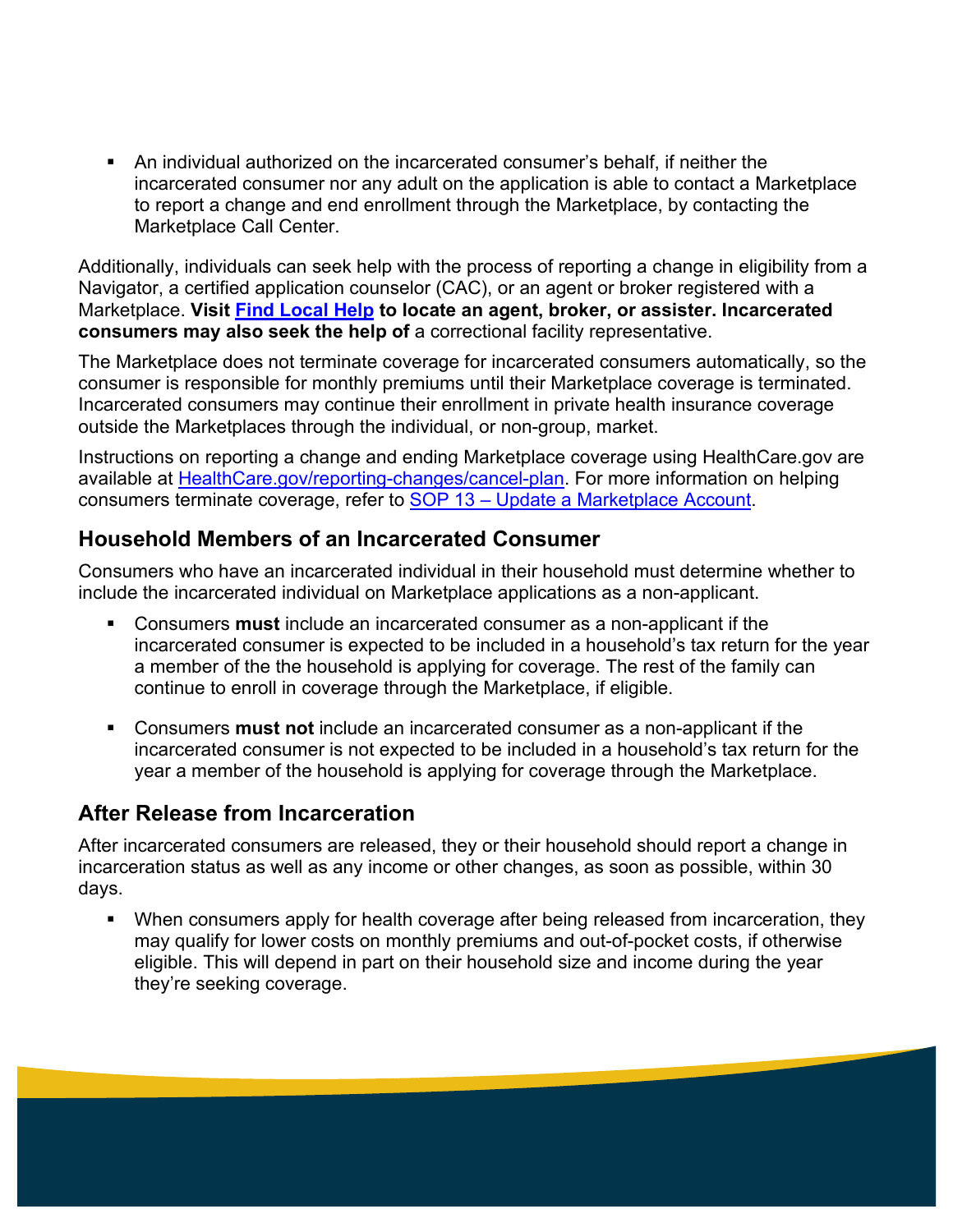After they're released, consumers have a 60-day Special Enrollment Period (SEP) to sign up for Marketplace coverage, if otherwise eligible. During this time, they can enroll in private health insurance through the Marketplace even if it's outside the Open Enrollment Period (OEP). After this 60-day SEP, they generally won't be able to buy private health insurance until the next OEP, unless they qualify for another SEP.

Consumers can find more information about their qualification for an SEP following release from incarceration by visiting [HealthCare.gov/coverage-outside-open-enrollment/special-enrollment](https://www.healthcare.gov/coverage-outside-open-enrollment/special-enrollment-period/)[period](https://www.healthcare.gov/coverage-outside-open-enrollment/special-enrollment-period/) or by calling the Marketplace Call Center.

Recently released consumers can visit **HealthCare.gov** to start a new Marketplace application or update an existing application by reporting a life change if they had a Marketplace plan earlier in the year or want to be added to a Marketplace application for other family members already enrolled in Marketplace coverage. If they are joining their family's plan, they may need authorization from the family member who opened the Marketplace account to make changes. Consumers can also call the Marketplace Call Center or find free in-person help in their community by visiting [Localhelp.HealthCare.gov.](https://localhelp.healthcare.gov/#/)

#### **Tips for Assisters**

Consumers who receive health coverage after being released from incarceration may need help understanding their health coverage options. Assisters can aid in the transition of recently released consumers by:

- Explaining the basics of health insurance, including the costs associated with health care services under different plans (i.e., premiums, out-of-pocket costs, deductibles, and coinsurance).
- **Helping consumers learn about community health centers or other health care providers** that might have experience caring for consumers recently released from incarceration.
- Advising consumers to obtain coverage and schedule an appointment with a physician as soon as possible following their release from incarceration.

## <span id="page-3-0"></span>**Medicaid/CHIP Coverage and Eligibility**

Individuals who are incarcerated may be enrolled in Medicaid, if otherwise eligible, but may only receive Medicaid-covered services under limited circumstances. For purposes of Medicaid and CHIP, an "inmate" is an individual of any age who is in custody and held involuntarily through operation of law enforcement authorities in a public institution, other than a child care institution, publicly operated community residence that serves no more than 16 residents, or a public educational or vocational training institution for purposes of securing educational or vocational training.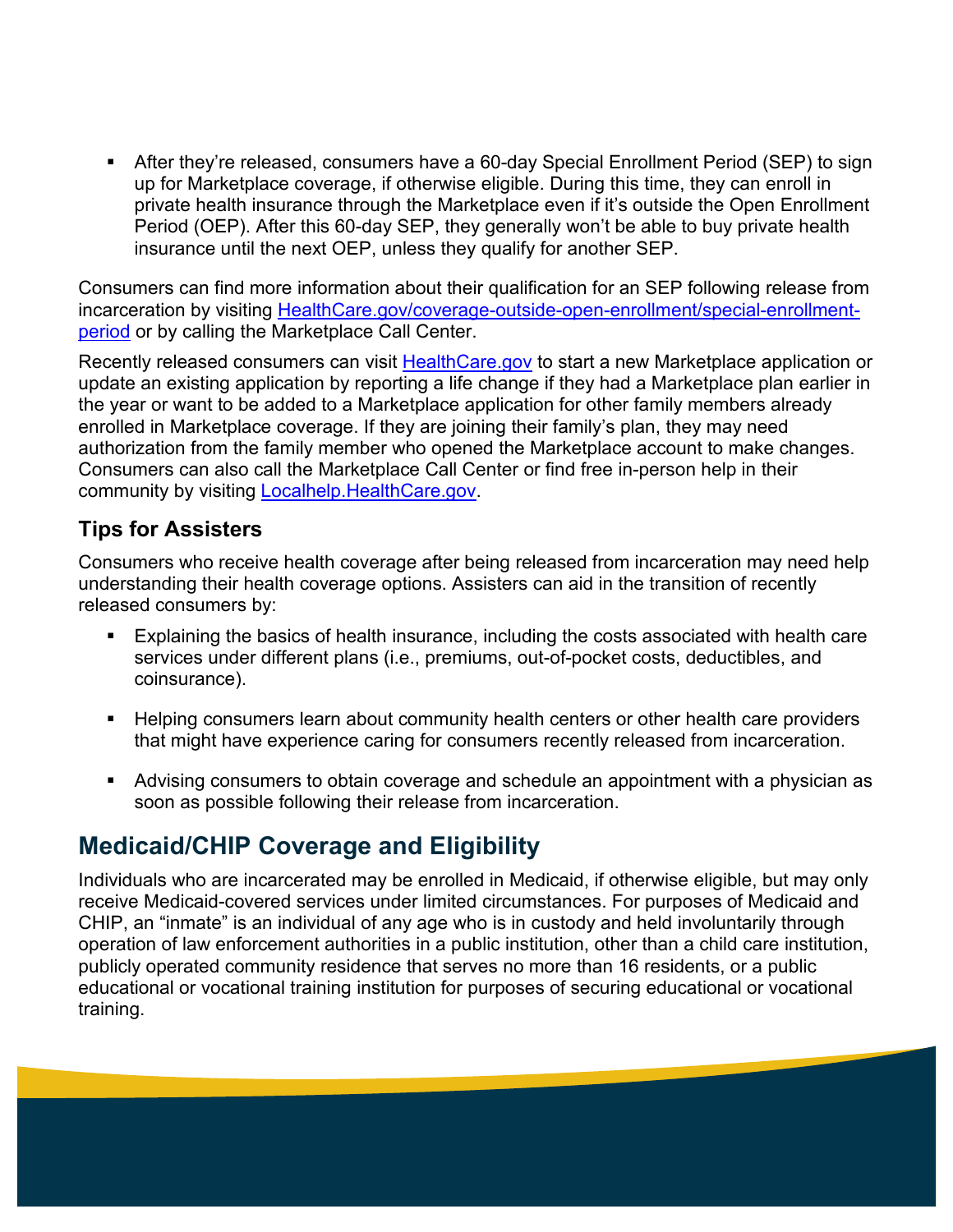A public institution can include a correctional institution operated by, or under contract with, the United States, a state, a territory, political subdivision of a state or territory, or an Indian tribe for the confinement or rehabilitation of persons charged with or convicted of a criminal offense.

The "inmate payment exclusion" is a coverage and reimbursement exclusion, meaning that federal financial participation (FFP) is not available for Medicaid services provided to the individual who is incarcerated, unless the individual is admitted to a medical institution as an inpatient. This is called the "exception" to the inmate payment exclusion. A qualified "medical institution" includes only a hospital, nursing facility, intermediate care facility for individuals with intellectual disabilities, or a psychiatric residential treatment facility (for individuals under age 21) that meets applicable federal regulations and conditions of participation. (For guidance on the Medicaid inmate payment exclusion policy, see [Medicaid.gov/federal-policy](https://www.medicaid.gov/federal-policy-guidance/downloads/sho16007.pdf)[guidance/downloads/sho16007.pdf\).](https://www.medicaid.gov/federal-policy-guidance/downloads/sho16007.pdf)

In addition to the inmate exclusion, Medicaid also includes a coverage exclusion related to services for patients in institutions for mental diseases (IMDs), which include residential treatment facilities of over 16 beds that are primarily engaged in the diagnosis, treatment, or care of persons with mental diseases.

Individuals are no longer considered "inmates of a public institution" when they are on parole, probation, have been released to the community pending trial, are on home confinement, are voluntarily residing in a correctional institution for a temporary period of time after their case is adjudicated while arrangements are being made for transfer to a community residence, or are residing in a supervised "halfway house" if they have freedom of movement and association, including the ability to work outside the facility, use community resources, and seek health care in the community to the same or similar extent as other Medicaid beneficiaries.

Inmates of a public institution are not eligible for the Children's Health Insurance Program (CHIP).

#### **Using Medicaid While Incarcerated**

As noted above, FFP is not available for Medicaid services provided to inmates of a public institution unless the exception to the payment exclusion for beneficiaries receiving inpatient care applies. Retroactive Medicaid coverage generally is available for services received in a medical institution in the three-month period prior to application, if the individual would have been Medicaid-eligible.

#### **Applying for Medicaid or CHIP While Incarcerated or When Recently Released**

Individuals can apply for Medicaid at any time before, during, or after incarceration (NOTE: a positive eligibility determination for CHIP can only be made after release, since inmates of a public institution are ineligible for CHIP). Those who apply and are found eligible for Medicaid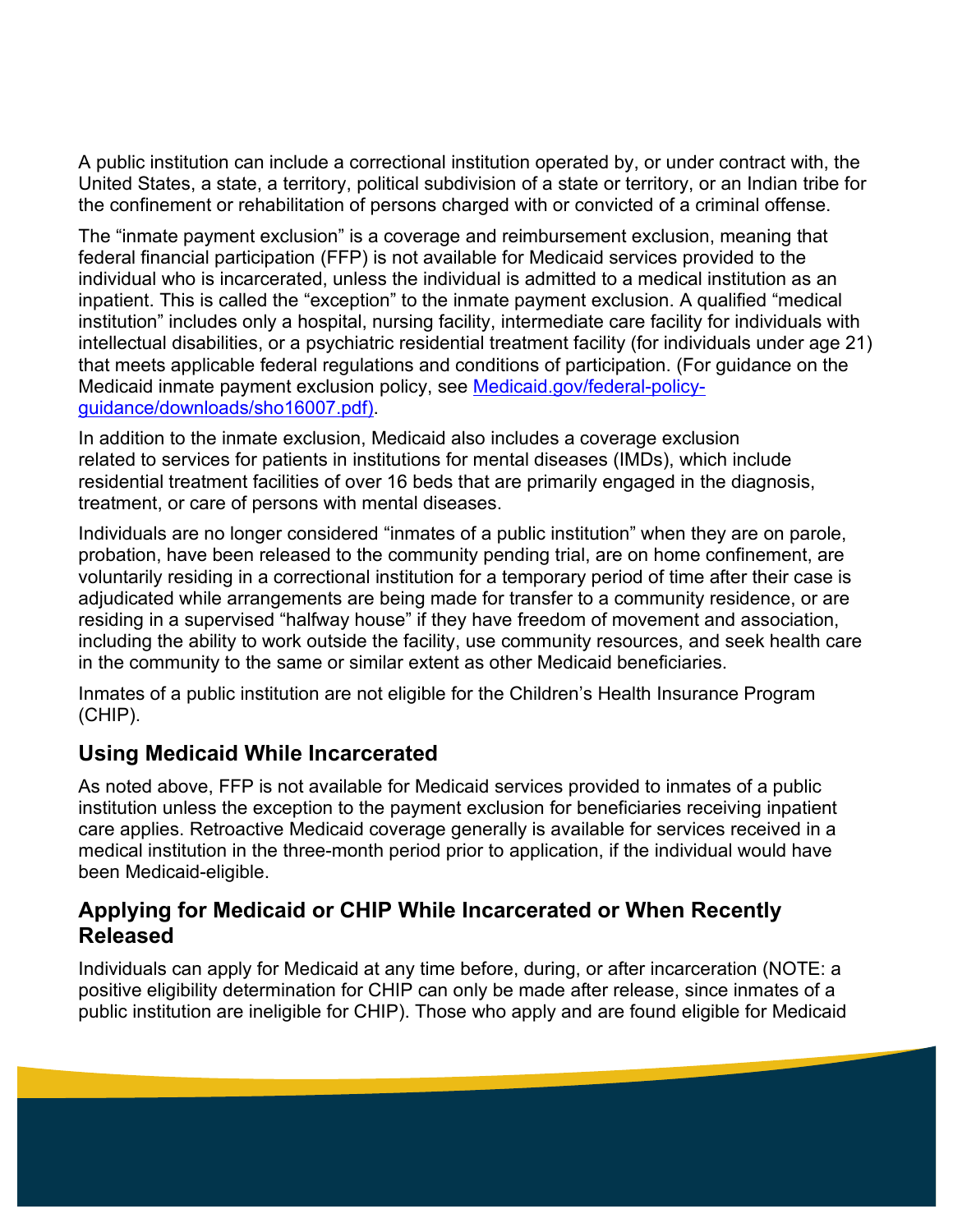during incarceration may be able to get needed medical care more quickly after they're released. Medicaid and CHIP eligibility rules vary by state and by the circumstances of the individual and the individual's household. There are no special rules or exceptions to the modified adjusted gross income (MAGI) calculations for incarcerated individuals or for their household members. However, the incarceration of one household member may affect the Medicaid or CHIP eligibility of other household members. Individuals may apply for Medicaid or CHIP through:

- [The Health Insurance Marketplace.](https://www.healthcare.gov/)<sup>®[1](#page-5-1)</sup>
- In-person, online, by mailing a paper application, or over the phone with the State Medicaid or CHIP agency. Individuals can find their state Medicaid agencies at [HealthCare.gov/medicaid-chip/getting-medicaid-chip.](https://www.healthcare.gov/medicaid-chip/getting-medicaid-chip/)

Some states facilitate the Medicaid application process for incarcerated individuals prior to release. Other states facilitate enrollment at entry as an inmate of a public institution and then suspend an individual's Medicaid coverage while they are incarcerated. States must suspend – they may not terminate – the Medicaid coverage of certain youth who become incarcerated. Consumers should check the rules in their state.

#### **Medicaid Eligibility and Incarceration in Another State**

If an individual is incarcerated by their home state but sent to an out-of-state facility, the individual's home state remains their state of residence for purposes of Medicaid eligibility. If an incarcerated individual intends to reside in a different state after their release, the individual can use an address from that state when applying for Medicaid. Medicaid does not require incarcerated individuals to have a fixed or home address; however, they must list an address through which they can be contacted after release. Individuals applying for Medicaid before, during, or after incarceration may use the address of a probation or parole office or community residential facility for this purpose.

## <span id="page-5-0"></span>**Medicare Coverage**

Medicare generally does not cover services for incarcerated beneficiaries. For purposes of Medicare eligibility, incarcerated consumers include, but are not limited to, individuals who are:

- **Under arrest**
- **Incarcerated**
- **Imprisoned**
- **Escaped from confinement**
- **Under supervised release**
- On medical furlough

<span id="page-5-1"></span><sup>&</sup>lt;sup>1</sup> Health Insurance Marketplace® is a registered service mark of the U.S. Department of Health & Human Services.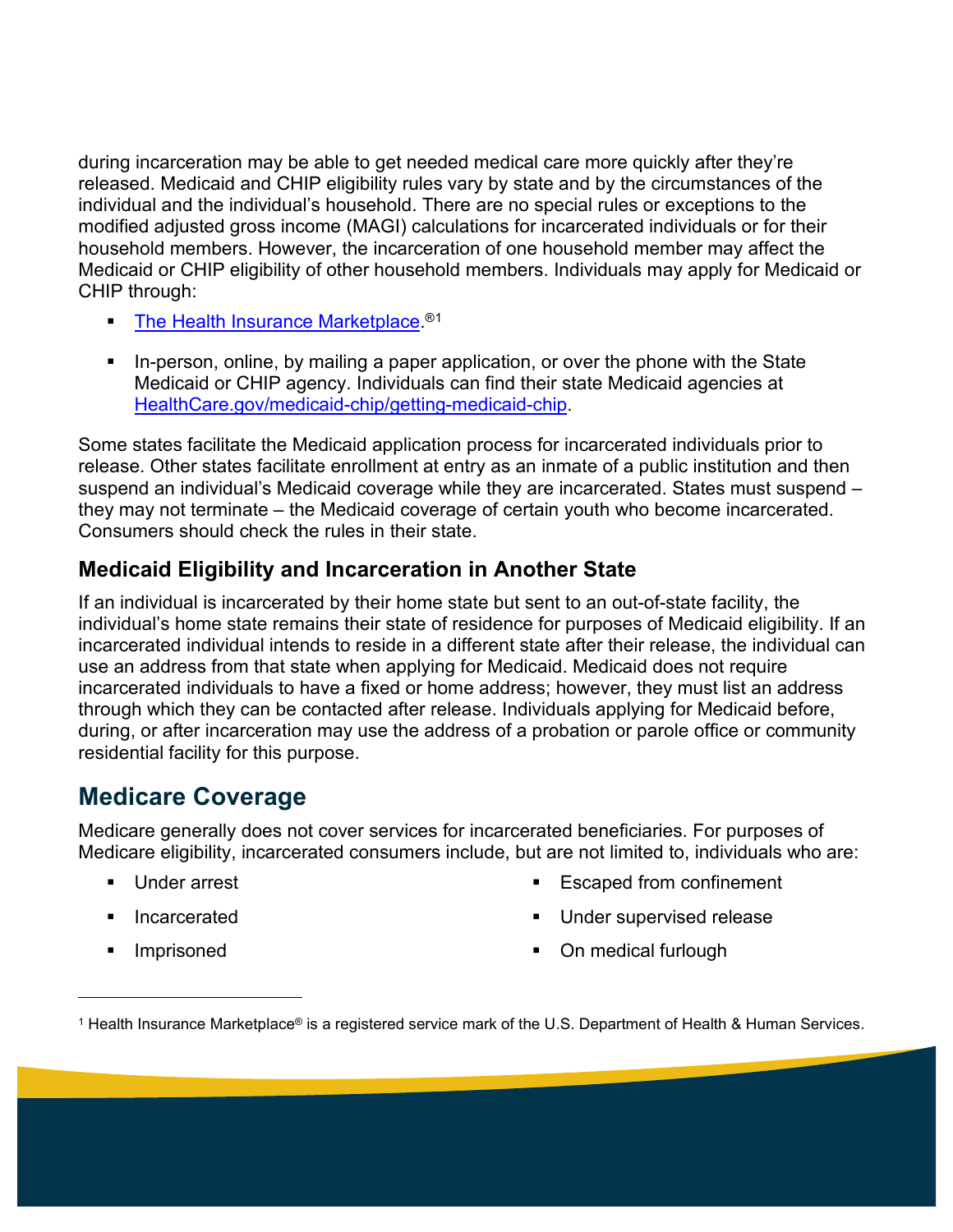- Required to reside in mental health facilities
- Required to reside in halfway houses

#### **Maintaining Medicare While Incarcerated**

Although Medicare will generally not pay for their health care costs while in jail, incarcerated consumers who have Original Medicare should consider maintaining their Part A and Part B coverage to ensure that the coverage will be effective upon their release. For most consumers, Part A (hospital) coverage is free, and they do not have to pay a monthly premium to maintain coverage. To maintain Part B (outpatient) coverage, consumers will have to pay the monthly Part B premium. If they do not pay the monthly premium, they will be unenrolled and lose Part B coverage.

- If consumers lose their Part B coverage, they have to wait until the General Enrollment Period (GEP) from January 1-March 31 to re-enroll and wait until July 1 for Part B coverage to start again.
- Consumers released from incarceration may face a coverage gap if they are released after the GEP.
- Consumers can also face premium penalties for late or delayed enrollment in Part B while they are eligible, which can make their Medicare coverage more expensive in future years.

For more information on Medicare coverage of items and services furnished to beneficiaries in custody under a penal authority, visit [CMS.gov/Outreach-and-Education/Medicare-Learning-](https://www.cms.gov/Outreach-and-Education/Medicare-Learning-Network-MLN/MLNProducts/Downloads/Items-Services-Furnished-to-Beneficiaries-in-Custody-Under-Penal-Authority-Fact-Sheet-ICN908084.pdf)[Network-MLN/MLNProducts/Downloads/Items-Services-Furnished-to-Beneficiaries-in-Custody-](https://www.cms.gov/Outreach-and-Education/Medicare-Learning-Network-MLN/MLNProducts/Downloads/Items-Services-Furnished-to-Beneficiaries-in-Custody-Under-Penal-Authority-Fact-Sheet-ICN908084.pdf)[Under-Penal-Authority-Fact-Sheet-ICN908084.pdf.](https://www.cms.gov/Outreach-and-Education/Medicare-Learning-Network-MLN/MLNProducts/Downloads/Items-Services-Furnished-to-Beneficiaries-in-Custody-Under-Penal-Authority-Fact-Sheet-ICN908084.pdf)

#### **Applying for Medicare While Incarcerated or When Recently Released**

Consumers who become eligible for Medicare while incarcerated should actively enroll in Original Medicare Part A and Part B coverage to ensure that Medicare will pay for health care services upon their release. All consumers have a seven-month initial enrollment period (IEP) that includes the three months prior to turning 65, the month of their birthday, and the three months after turning 65.

Incarcerated consumers who anticipate being released from incarceration should actively enroll in Part A and Part B coverage while in prison to ensure that Medicare will pay for health care services upon their release from prison. They will not be automatically enrolled in coverage. If consumers do not enroll in Medicare during their IEP, they may have to pay a late enrollment penalty when they sign up.

- Required to live under home detention
- Confined completely or partially in any way under a penal statute or rule